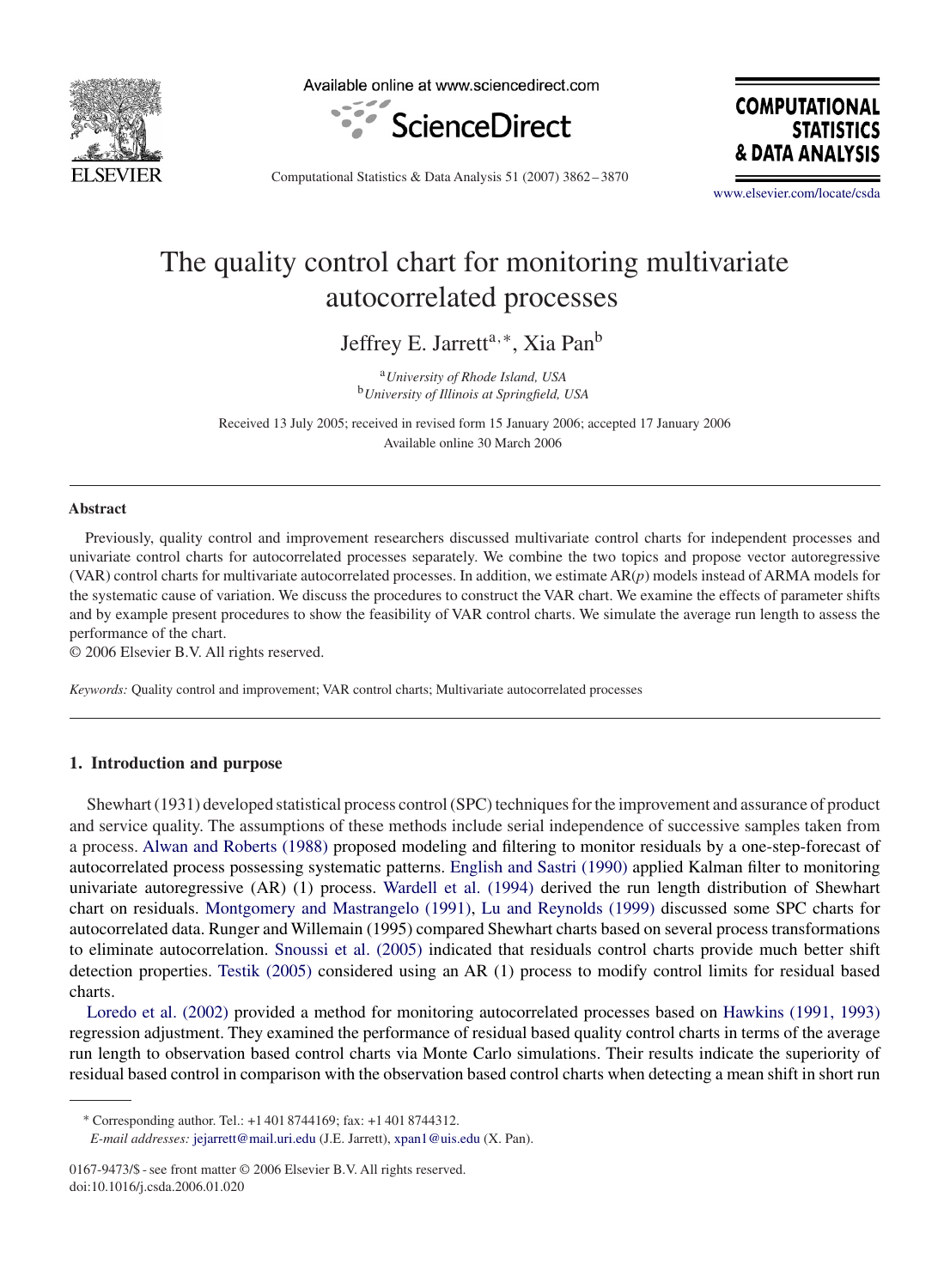autocorrelated data. This is important because the i.i.d. assumptions of standard Shewhart control charts do not hold for large amounts of historical data.

Kalgonda and Kulkarni (2003, 2004) considered using the Hotelling  $T^2$  statistic to monitor several quality characteristics. Due to difficulties of this statistic in determining the factors responsible for out of control signals when considering changes in the process mean vector and/or process covariance matrix, they proposed a new diagnostic, "the D-technique". Their analysis including a dummy variable multiple linear regression provided some evidence of usefulness of constructing multivariate control charts. Their second study [\(Kalgonda and Kulkarni, 2004\)](#page--1-0) extended the usefulness of multivariate control charts in detecting an out of control status and identifying variable(s) responsible for the out of control situation.

Another study, [Jaerkaporn et al. \(2003\)](#page--1-0) corroborated the usefulness of using average run length methods to the standard Shewhart control charts for individuals. Their method showed promise that average run length control charts are superior for detecting shifts in the mean than the traditional charts. [Sliwa and Schmid \(2005\)](#page--1-0) extended the use of average run length to multivariate time series. Their study focused on the autocovariance and the cross-covariance structure of financial assets. Hence, monitoring the process control for new multivariate time series resulted from their approach. Finally, [Cheng and Thaga \(2005\)](#page--1-0) produced a CUSUM control chart capable of detecting changes in the mean and standard deviation of autocorrelated data. Based on the average run length, they claim that their new control chart (MCAP) is useful for monitoring modern production processes where one produces high quality goods with a tiny fraction of nonconforming output units.

We propose to continue the study of multivariate autocorrelated processes by proposing a vector autoregressive (VAR) control chart based on ARL for precision manufactured products that are now produced *en masse* in high technology oriented industries. One example of such production is optical communication products manufacturing where the output is a multivariate autocorrelated time series. One bases the production of fiber optic on  $SiO<sub>2</sub>$  rod made from condensation of silicon and oxygen gases. The preparation of the SiO<sub>2</sub> rod needs to control temperature, pressure and the concentrations of different components. We find similar processes in semiconductors where they prepare materials. In these processes, correlated variables are plentiful and the addition of multivariate analysis is necessary to monitor the process. In addition, these variables are cross-correlated with time leads and lags. Univariate quality control charts are effective for monitoring individually correlated variables but are not effective for services, which are cross-correlated. We propose to introduce (VAR) control charts designed to monitor multivariate processes of the type described.

Shewhart control charts do not emphasize parameter estimation. This lack of concern emanates from using the rough criterion of average run length (ARL) to determine effectiveness. For autocorrelated processes, estimation is the key procedure for control chart construction. Some of the proposed control charts for autocorrelation are also not applicable if we ignore estimation. Hence, we will consider estimation issues associated with ARIMA modeling.

We arrange the remaining parts of this paper as follows: In Section 2, we describe the principles and design of VAR control charts. In Section 3, we examine the effects of parameter shifts. In Section 4, we show an example VAR chart construction for a multiple variable AR (3) process. In turn, we examine the ARL. Last, in Section 5, we summarize.

#### **2. VAR control chart**

We propose using a VAR control chart (another title is Multivariate Autoregression (MAR) control chart). The process is required either stationary or we can achieve stationarity with the appropriate filtering process, i.e. differencing. For a multivariate autoregressive process of *n* variables, denote  $\vec{y}_t = (y_{1t}, y_{2t}, \dots, y_{nt})'$  as a  $(n \times 1)$  vector. These crosscorrelated variables contain autocorrelation of order  $p$ . The process follows a VAR model

$$
\vec{y}_t = \vec{c} + \left(\Phi_1 L + \Phi_2 L^2 + \dots + \Phi_p L^p\right) \vec{y}_t + \vec{e}_t = \vec{c} + \Phi(L) \vec{y}_t + \vec{e}_t,
$$
\n(1)

where *L* is the backshift operator,  $\vec{c} = (c_1, c_2, \dots, c_n)'$  is the constant vector, and  $\vec{e}_t = (e_{1t}, e_{2t}, \dots, e_{nt})'$  is the vector for the error term. Each  $\Phi_j$  is a  $(n \times n)$  coefficient matrix for lag j.  $\vec{e}_t$  contain no autocorrelation but does contain cross-sectional correlation. That is,  $E(\vec{e}_t \vec{e}'_t) = \Omega$  is invariant about time but may not be a diagonal  $(n \times n)$  matrix. Some elements of the matrix  $\Phi_j$  are zero when variables are uncorrelated.

In this model, the AR coefficient matrix,  $\Phi = (\Phi_1 \Phi_2 \cdots \Phi_p)$ , and the constant term  $\bar{c}$  represent systematic patterns. The error term vector  $e_t$  represents nonsystematic disturbances. We monitor the process to filter the systematic element. In turn, we monitor the special-cause. To filter out and estimate the systematic element for a process that is in-control